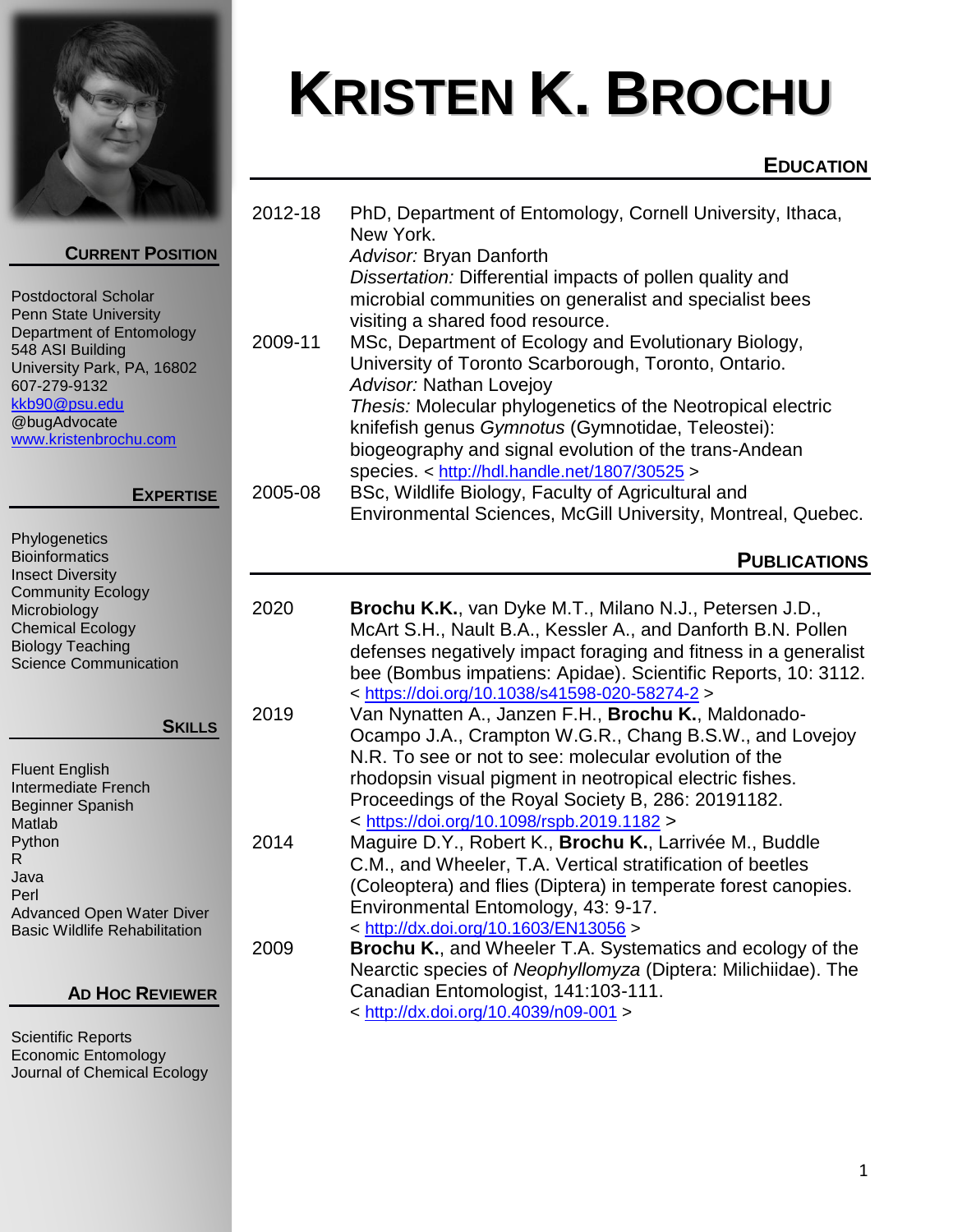**Brochu, K.**; and Danforth, B.N. (*Accepted* at *Microbial Ecology*) Microbes in the nests of a solitary specialist ground-nesting bee (*Peponapis pruinosa*) are diverse, stable, and distinct.

## **FORTHCOMING MANUSCRIPTS**

- **Brochu, K.**; Kessler, A.; and Danforth, B.N. (*In prep* for *Oecologia*) Unique chemical signatures of floral rewards: Variation impacts specialist, but not generalist, bee foraging choices.
- **Brochu, K.**, and Williams, K. (*In prep* for *American Entomologist*) Fear and Loathing in the Classroom: How Student Attitudes About Insects Affect Learning.
- **Brochu, K.**, Maldonado-Ocampo J.A., Crampton W.G.R., and Lovejoy N.R. (*In prep* for *Proceedings of the Royal Society B*) Biogeographic evidence for electrical crypsis in a Neotropical knifefish (Gymnotiformes: *Gymnotus*).

#### **PROFESSIONAL EXPERIENCE**

- 2018-20 Postdoctoral Scholar, Pennsylvania State University, PA.
- 2011-12 Laboratory Technician, University of Toronto, ON.
- 2008 Databasing Contractor, Natural Resources Canada, Lyman Entomological Museum (LEM), QC.

### **MENTORED STUDENTS**

- 2018-20 **Project Advisor**. Ginamaria Roman, MSc Student. Pennsylvania State University, PA.
- 2019 **Summer Supervisor.** Mila Paiva, Undergraduate. Pennsylvania State University, PA. 2018-19 **Graduate Career Mentor**. Trey Ramsey, Master of Profession Studies Candidate in Public Garden Leadership. Cornell University, NY.

#### **TEACHING**

- 2019 **Guest Lecturer**, *Pollinator Behaviour*, Animal Behaviour, University of the Bahamas, Nassau, New Providence, The Bahamas.
- 2018 **Guest Lecturer**, *Pollinator Behaviour*, Animal Behaviour, University of the Bahamas North, Freeport, Grand Bahama, The Bahamas.
- 2017 **Guest Lecturer**, *Insects in Art and Popular Culture*, Alien Empire: Bizarre Biology of Bugs, Cornell University, NY.
- 2017 **Guest Lecturer**, *Pollination*, Alien Empire: Bizarre Biology of Bugs, Cornell University, NY.
- 2016 **Teaching Assistant**, Alien Empire: Bizarre Biology of Bugs, Cornell University, NY.
- 2016 **Guest Lecturer**, *Subsocial Insects*, Alien Empire: Bizarre Biology of Bugs, Cornell University, NY.
- 2015 **Teaching Assistant**, Insect Diversity and Evolution, Cornell University, NY.
- 2015 **Guest Lecturer**, *Phylogeny and Insect-Plant Interactions*, Insect Diversity and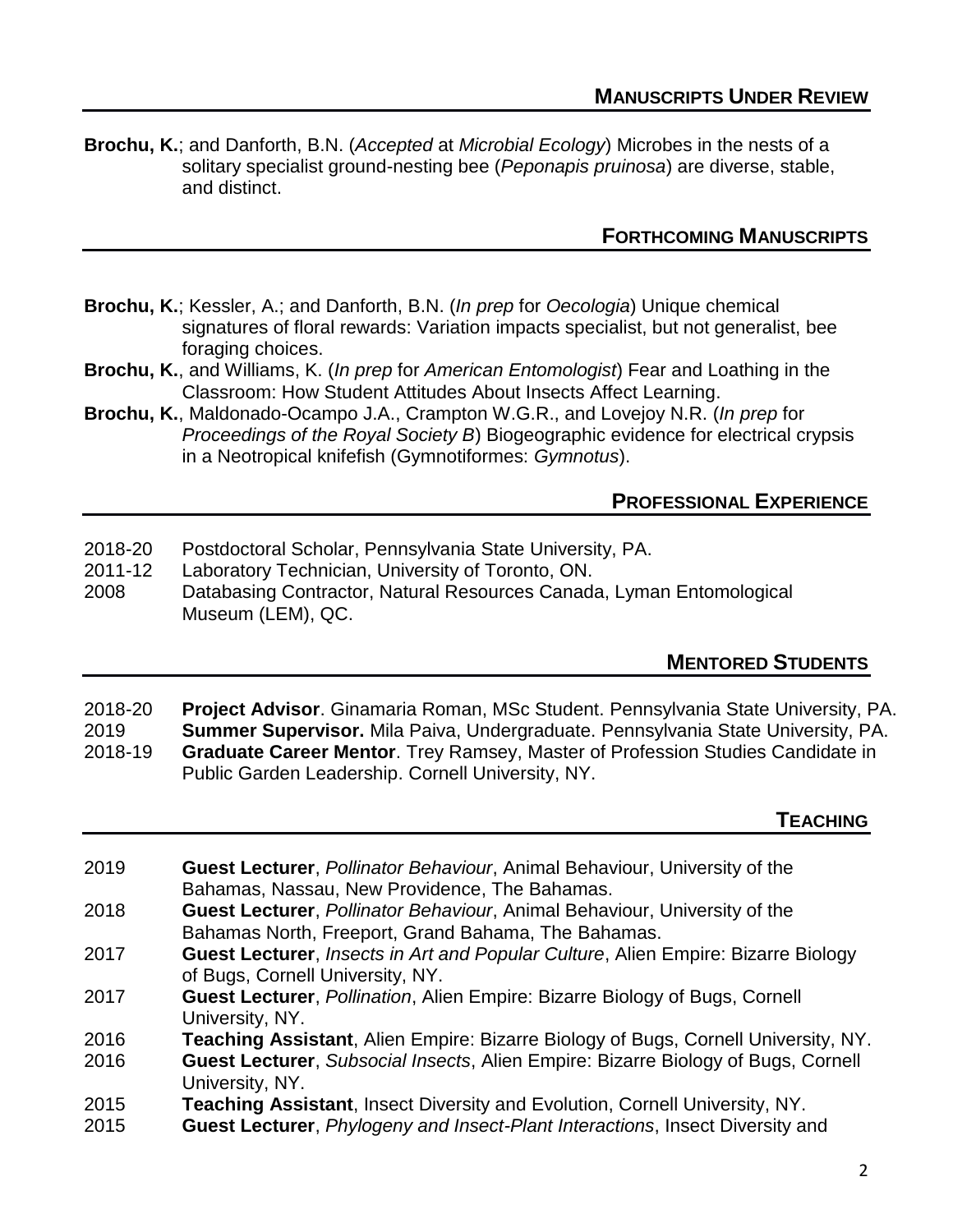Evolution, Cornell University, NY.

- 2015 **Guest Lecturer**, *Pollinator Behavior*, Insect Behavior, Cornell University, NY.
- 2015 **Teaching Assistant**, Tropical Field Entomology, Cornell University, NY.
- 2015 **Guest Lecturer**, *Insect Defenses*, Tropical Field Entomology, Cornell University, NY.
- 2014 **Teaching Assistant**, Naturalist Outreach Practicum, Cornell University, NY.
- 2013 **Teaching Assistant**, Insect Phylogeny and Evolution, Cornell University, NY.
- 2013 **Guest Lecturer**, *Phylogeny and Insect-Plant Interactions*, Insect Phylogeny and Evolution, Cornell University, NY.
- 2011 **Teaching Assistant**, Plant Physiology, University of Toronto, ON.
- 2010 **Teaching Assistant**, Laboratory in Ecology and Evolutionary Biology, University of Toronto, ON.
- 2010 **Guest Lecturer**, *Animal Communication*, Laboratory in Ecology and Evolutionary Biology, University of Toronto, ON.
- 2009 **Teaching Assistant**, Laboratory in Ecology and Evolutionary Biology, University of Toronto, ON.

# **WORKSHOP PRESENTATIONS**

- 2018-20 **Brochu, K.** *Introduction to R for Statistical Research* (3 sessions). Workshop Presentation. Lopez-Uribe Lab Group Meeting, Pennsylvania State University, PA.
- 2016 **Brochu, K**. *Teaching as Research*. Workshop Presentation. Snodwiggs Undergraduate Entomology Club. Cornell University, NY.
- 2016 **Brochu, K.**; and Fairbairn, F. *Enhancing Your Teaching with Research-Based Principles*. Workshop presentation. Spring University-Wide Teaching Conference, GET SET Workshop Series, Innovative Approaches in Pedagogy Certificate, Center for Teaching Excellence (CTE), Cornell University, NY.
- 2016 **Brochu, K.**; and Zhang, Z. *Enhance Your Teaching by Understanding Students' Learning Styles*. Workshop presentation. GET SET Workshop Series, Understanding Undergraduate Learners Certificate, Center for Teaching Excellence (CTE), Cornell University, NY.
- 2015 **Brochu, K.**; and Leraul B. *Creating a Learning-Centered Syllabus*. Workshop presentation. GET SET Workshop Series, Course Design Certificate, Center for Teaching Excellence (CTE), Cornell University, NY.
- 2004 **Brochu, K.**; and Lee, H. *Sustainable Water Use – Let your flag fly!* Workshop presentation. United Nations Environment Programme (UNEP) Tunza International Children's Conference on the Environment. New London, CT.

# **CONFERENCE & SYMPOSIUM PRESENTATIONS**

- 2019 **Brochu, K.** *Toxic Rewards: Assessing how pollen defenses can shape plantpollinator interactions*. Invited Oral Presentation. Penn State University Department of Entomology Seminar Series. University Park, PA.
- 2019 **Brochu, K.**; and López-Uribe, M. Bee Foraging Patterns on Domesticated Crops and their Wild Relatives. Oral Presentation. 2019 Annual Meeting of the Entomological Society of America. St. Louis, MO.
- 2019 **Brochu, K.** *The Influence of Chemistry on Pollinator Foraging Behaviour in Cucurbit Systems.* Invited Oral Presentation. 2019 Eastern Branch Meeting of the Entomological Society of America. Blacksburg, VA.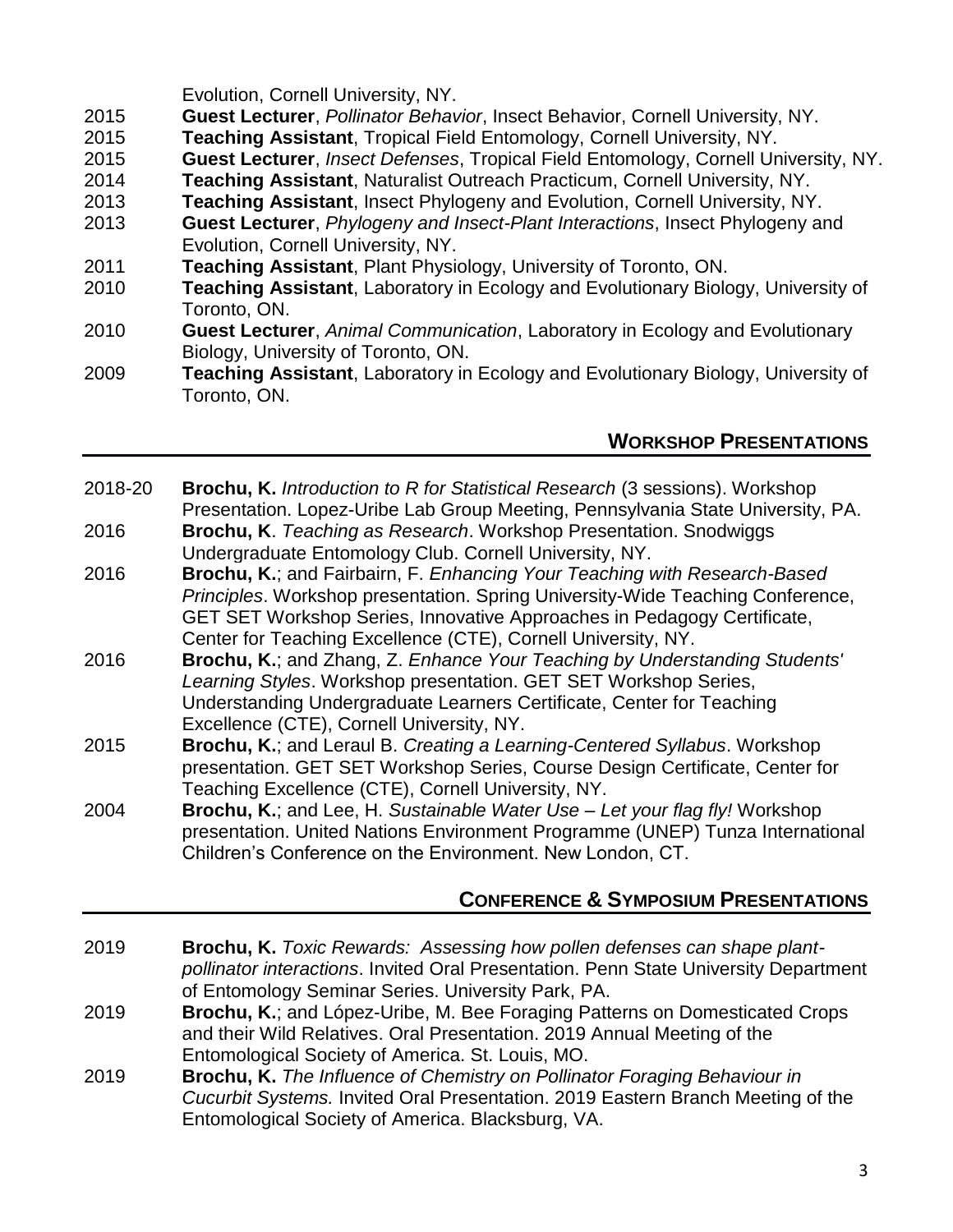- 2018 **Brochu, K.;** and Danforth B.N. *Love it or leave it: Digestive adaptations of specialist and generalist bees on cucurbits*. Oral Presentation. 2018 Joint Annual Meeting of the Entomological Society of America and the Entomological Society of Canada. Vancouver, BC.
- 2018 **Brochu, K.**; and De Luca, P.D. *A comparison of insect diversity between Grand Bahama, Eleuthera and San Salvador Islands.* Oral Presentation. Rand Nature Centre. Freeport, Grand Bahama, The Bahamas.
- 2018 **Brochu, K.**; van Dyke, M.; Kessler, A.; and Danforth, B.N. *Chemical Ecology of Bee Foraging Choices*. Oral Presentation. 2018 Center for Pollinator Research Symposium. Penn State University Park, PA.
- 2017 **Brochu, K.**; and Danforth, B.N. *Microbial Communities in Ground-Nesting Bee Brood Cells: Diverse, Stable, and Unique*. Oral Presentation. 2017 Annual Meeting of the Entomological Society of America. Denver, CO.
- 2017 **Brochu, K.**; and Williams, K. *Fear and Loathing in the Classroom: How Student Attitudes About Insects Affect Learning*. Poster Presentation. 2017 Annual Meeting of the Entomological Society of America. Denver, CO.
- 2017 **Brochu, K.**; van Dyke, M.; Milano, N.; McArt, S.; Petersen, J.; Nault, B.; Kessler, A.; and Danforth, B.N. *Effects of Pollen Defenses on a Generalist Pollinator*. Oral Presentation. Symposium on the Physiology and Toxicology of Insect Pollinators. Cornell University, NY.
- 2017 **Brochu, K.**; and Williams, K. *Fear and Loathing in the Classroom: How Student Attitudes About Insects Affect Learning*. Poster Presentation. First Annual Teaching as Research National Conference, Center for Teaching Excellence (CTE) and the Cornell University Center for the Integration of Research, Teaching, and Learning (CU-CIRTL), Cornell University, NY.
- 2017 **Brochu, K.**; and Danforth, B.N. *Microbial Ecology of the Squash Bee Brood Cell*. Oral Presentation. 6<sup>th</sup> Annual Entomology Department Symposium. Cornell University, NY.
- 2016 **Brochu, K.**; and Danforth, B.N. *Microbial Ecology of the Bee Brood Cell*. Oral Presentation. 2016 International Congress of Entomology. Orlando, FL.
- 2016 **Brochu, K.**, and Williams, K. *Fear and Loathing in the Classroom: The Effects of Student Attitudes on Learning*. Poster Presentation. 2016 Classroom Research and Teaching Symposium, Center for Teaching Excellence (CTE) and the Center for the Integration of Research, Teaching, and Learning (CU-CIRTL), Cornell University, NY.
- 2015 **Brochu,K.**; Kessler, A.; and Danforth B.N. *Chemical and microbial ecology of the bee brood cell: insights from the hoary squash bee,* Peponapis pruinosa *(Eucerini, Apidae)*. Oral presentation. 2015 Annual Meeting of the Entomological Society of America. Minneapolis, MN.
- 2015 **Brochu,K.**; Kessler, A.; and Danforth B.N. *Chemical and microbial ecology of the bee brood cell: insights from the hoary squash bee,* Peponapis pruinosa *(Eucerini, Apidae)*. Oral presentation. 2015 Jugatae Seminar Series. Cornell University, Ithaca, NY.
- 2012 **Brochu,K.**; Crampton, W.G.R.; Maldonado-Ocampo, J.A.; and Lovejoy N.R. *The loss of an anti-predator adaptation in the electric knifefish genus Gymnotus (Gymnotidae, Teleostei)*. Poster presentation. Evolution 2012. Ottawa, ON.
- 2011 **Brochu,K.**; Crampton, W.G.R.; Maldonado-Ocampo, J.A.; and Lovejoy N.R. *Molecular phylogenetics of the Neotropical electric knifefish genus* Gymnotus *(Gymnotidae, Teleostei): Biogeography and signal evolution of the trans-Andean*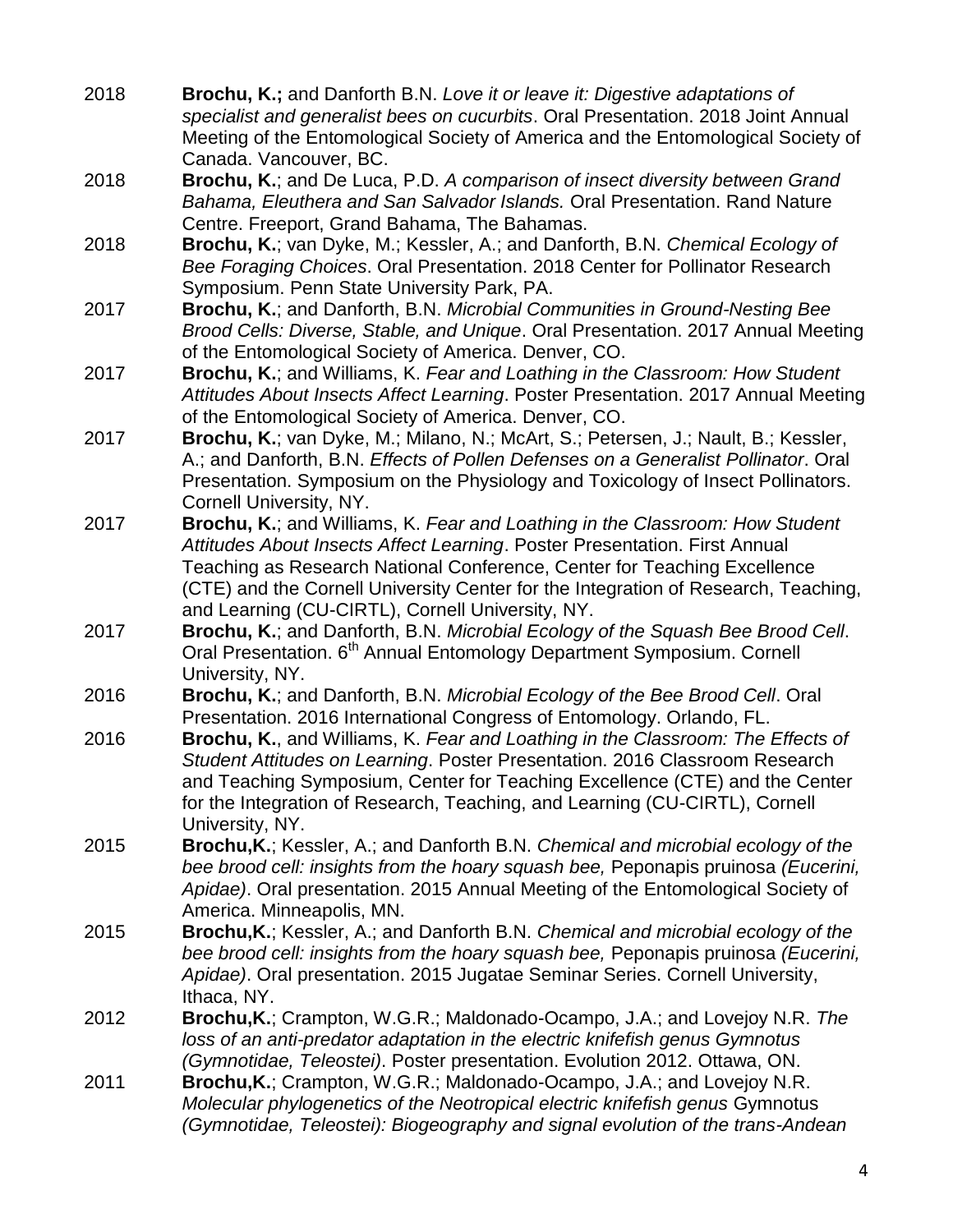*species*. Oral presentation. 2011 Joint Meeting of the Ichthyologists and Herpetologists (JMIH). Minneapolis, MN. 2011 **Brochu,K.**; Crampton, W.G.R.; Maldonado-Ocampo, J.A.; and Lovejoy N.R. *Testing the Predator-Avoidance Hypothesis: A molecular phylogenetic approach to the study of electric signals in* Gymnotus *(Gymnotidae, Teleostei)*. Oral presentation. Evolution 2011. Norman, OK. 2011 **Brochu,K.**; Crampton, W.G.R.; Maldonado-Ocampo, J.A.; and Lovejoy N.R. *Molecular phylogenetics of the Neotropical electric knifefish genus* Gymnotus *(Gymnotidae, Teleostei): Biogeography and signal evolution of the trans-Andean species*. Oral presentation. Ontario Ecology, Ethology, and Evolution Colloquium (OE3C). Toronto, ON. 2010 **Brochu,K.**; Crampton, W.G.R.; and Lovejoy N.R. *Testing the Predator-Avoidance Hypothesis: Evolution of EOD phase number in* Gymnotus *(Gymnotidae, Teleostei)*. Poster presentation. 2010 Joint Meeting of the Ichthyologists and Herpetologists (JMIH). Providence, RI. 2008 **Brochu, K.**; and Wheeler, T.A. *Systematics and ecology of the Nearctic species of*  Neophyllomyza *(Diptera, Milichiidae)*. Poster presentation. Entomological Society of Canada Annual Meeting. Ottawa, ON. 2007 **Brochu, K.** *Systematics and ecology of the Nearctic species of* Neophyllomyza *(Diptera, Milichiidae)*. Oral presentation. Natural Sciences and Engineering Research Council of Canada (NSERC) Undergraduate Student Research Award (USRA) Seminar, McGill University. Montreal, QC.

# **RESEARCH SUPPORT**

| 2017 | \$500. Rawlins Award, Department of Entomology, Cornell University, NY. |  |  |
|------|-------------------------------------------------------------------------|--|--|
|------|-------------------------------------------------------------------------|--|--|

- 2016 \$4,000. Griswold Award, Department of Entomology, Cornell University, NY.
- 2016 \$2,000. Rawlins Award, Department of Entomology, Cornell University, NY.
- 2016 \$400. College of Agriculture and Life Sciences (CALS) Alumni Association Award, Cornell University, NY.
- 2015-18 \$90,000. Hatch Grant Project No. NYC-139426, in collaboration with BN Danforth, Cornell University Agricultural Experiment Station Federal Capacity Funds, Cornell University, NY.
- 2015 \$637. Rawlins Award, Department of Entomology, Cornell University, NY.
- 2015 \$260. College of Agriculture and Life Sciences (CALS) Alumni Association Award, Cornell University, NY.
- 2015 \$2,000. Griswold Award, Department of Entomology, Cornell University, NY.
- 2015 \$1,000. Graduate Research Travel Award, Graduate School, Cornell University, NY.
- 2011 \$520. School of Graduate Studies Conference Grant, University of Toronto, ON.
- 2010 \$800. Grant in Aid of Research (GIAR), Sigma Xi, University of Toronto, ON.
- 2010 \$6,000. Michael Smith Foreign Study Supplement, Natural Sciences and Engineering Research Council of Canada (NSERC), University of Toronto, ON.

# **HONORS AND AWARDS**

- 2017-18 \$57,000. Paul J. Chapman Graduate Student Fellowship, Department of Entomology, Cornell University, NY.
- 2017 \$75. 1st place Winner, Graduate Student Oral Competition: General Ecology II,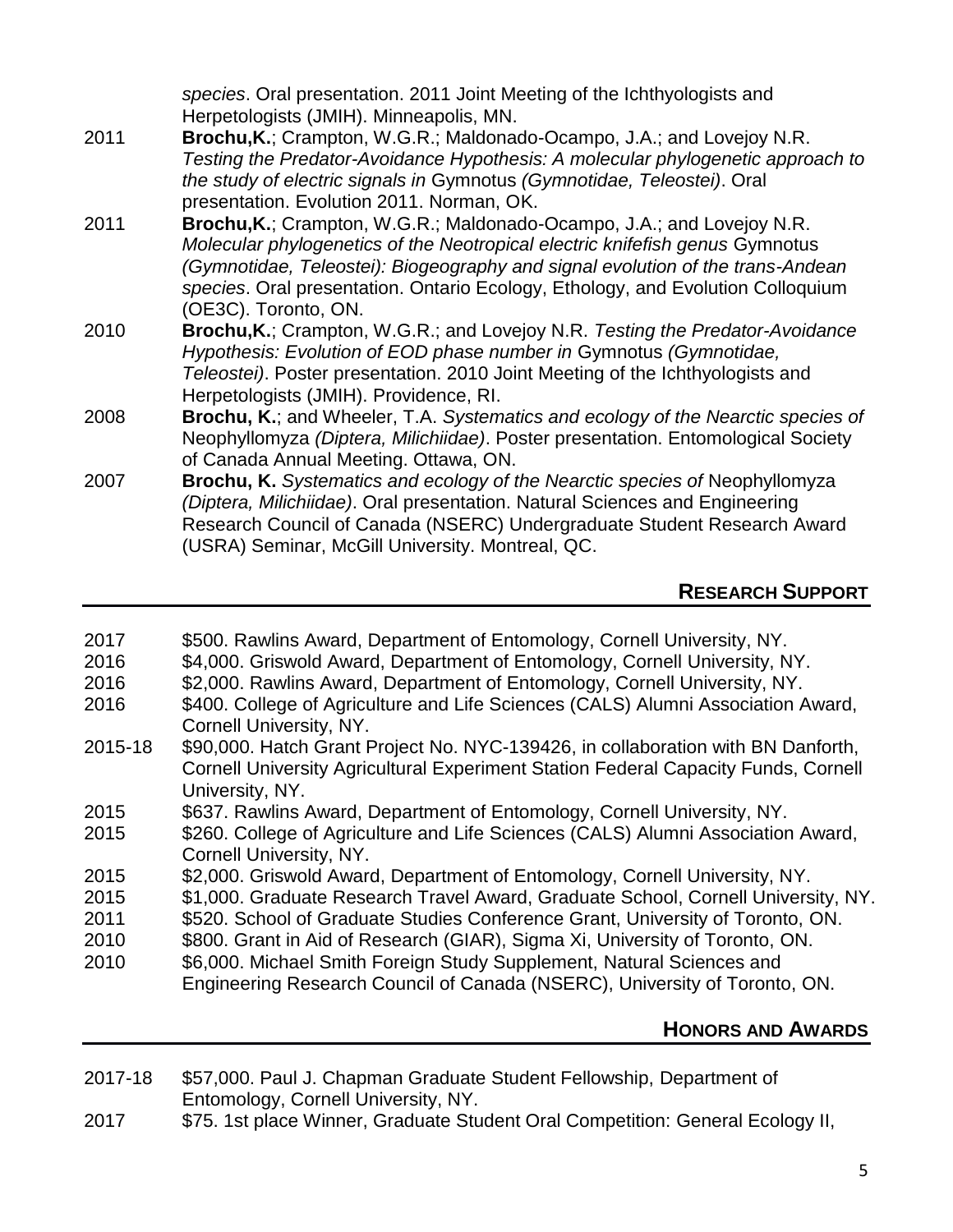|         | Plant-Insect Ecosystems Section, 2017 Annual Meeting of the Entomological<br>Society of America. Denver, CO. |
|---------|--------------------------------------------------------------------------------------------------------------|
| 2017    | Finalist, Cornell 3-Minute Thesis Competition, Cornell University, NY.                                       |
| 2016-17 | \$32,978. SAGE Fellowship, Department of Entomology, Cornell University, NY.                                 |
| 2016    | 2nd place Winner, Graduate Student Oral Competition: Ecology and Population                                  |
|         | Dynamics: Ecology and Evolution, 2016 International Congress of Entomology.                                  |
|         | Orlando, FL.                                                                                                 |
| 2015-16 | \$1,000. Graduate Research and Teaching Fellow. Center for Teaching Excellence                               |
|         | (CTE), Cornell University, NY.                                                                               |
| 2014    | \$100. Outstanding Graduate Teaching Assistant, Department of Entomology,                                    |
|         | Cornell University, NY.                                                                                      |
| 2012-15 | \$63,000. Post-Graduate Scholarship (PGS D), Natural Sciences and Engineering                                |
|         | Research Council of Canada (NSERC), Cornell University, NY.                                                  |
| 2012-13 | \$32,978. Presidential Life Sciences Fellowship (PLSF), Cornell University, NY.                              |
| 2011    | \$1,000. Graduate Student Research Award (GSRA), University of Toronto, ON.                                  |
| 2011    | \$200. Best Student Paper - Oral Presentation, Neotropical Ichthyological                                    |
|         | Association (NIA), 2011 Joint Meeting of Ichthyologists and Herpetologists,                                  |
|         | Minneapolis, MN.                                                                                             |
| 2010-11 | \$15,000. Bourse de maîtrise en recherche (B1), Fonds québécois de recherché                                 |
|         | sur la nature et les technologies (FQRNT), University of Toronto, ON.                                        |
| 2009-10 | \$17,500. Alexander Graham Bell Canada Graduate Scholarship (CGS M), Natural                                 |
|         | Sciences and Engineering Research Council of Canada (NSERC), University of<br>Toronto, ON.                   |
| 2009    | \$4,035. Helen Sawyer Hogg Graduate Admission Award, Department of Ecology                                   |
|         | and Evolutionary Biology, University of Toronto, ON.                                                         |
| 2008    | \$5,625. Undergraduate Student Research Award (USRA), Natural Sciences and                                   |
|         | Engineering Research Council of Canada (NSERC), McGill University, QC                                        |
| 2007    | \$5,625. Undergraduate Student Research Award (USRA), Natural Sciences and                                   |
|         | Engineering Research Council of Canada (NSERC), McGill University, QC.                                       |
| 2006    | \$3,000. Macdonald Class of '51 Scholarship, Faculty of Agricultural and                                     |
|         | Environmental Sciences, McGill University, QC.                                                               |
| 2006    | \$5,625. Undergraduate Student Research Award (USRA), Natural Sciences and                                   |
|         | Engineering Research Council of Canada (NSERC), McGill University, QC.                                       |
|         |                                                                                                              |

### **COMMITTEE SERVICE**

- 2018-20 **Diversity and Inclusion Committee Member**, Department of Entomology, Pennsylvania State University, PA.
- 2016-18 **Professional Development Committee Member**, Jugatae, Department of Entomology Graduate Student Society, Cornell University, NY.
- 2016-17 **Organizing Committee**, ComSciCon Cornell 2017, Cornell University, NY.
- 2015-16 **President**, Jugatae, Department of Entomology Graduate Student Society, Cornell University, NY.
- 2014-15 **Vice-President**, Jugatae, Department of Entomology Graduate Student Society, Cornell University, NY.
- 2014-15 **Professional Development Committee Chair**, Jugatae, Department of Entomology Graduate Student Society, Cornell University, NY.
- 2013-14 **Secretary**, Jugatae, Department of Entomology Graduate Student Society, Cornell University, Ithaca, NY.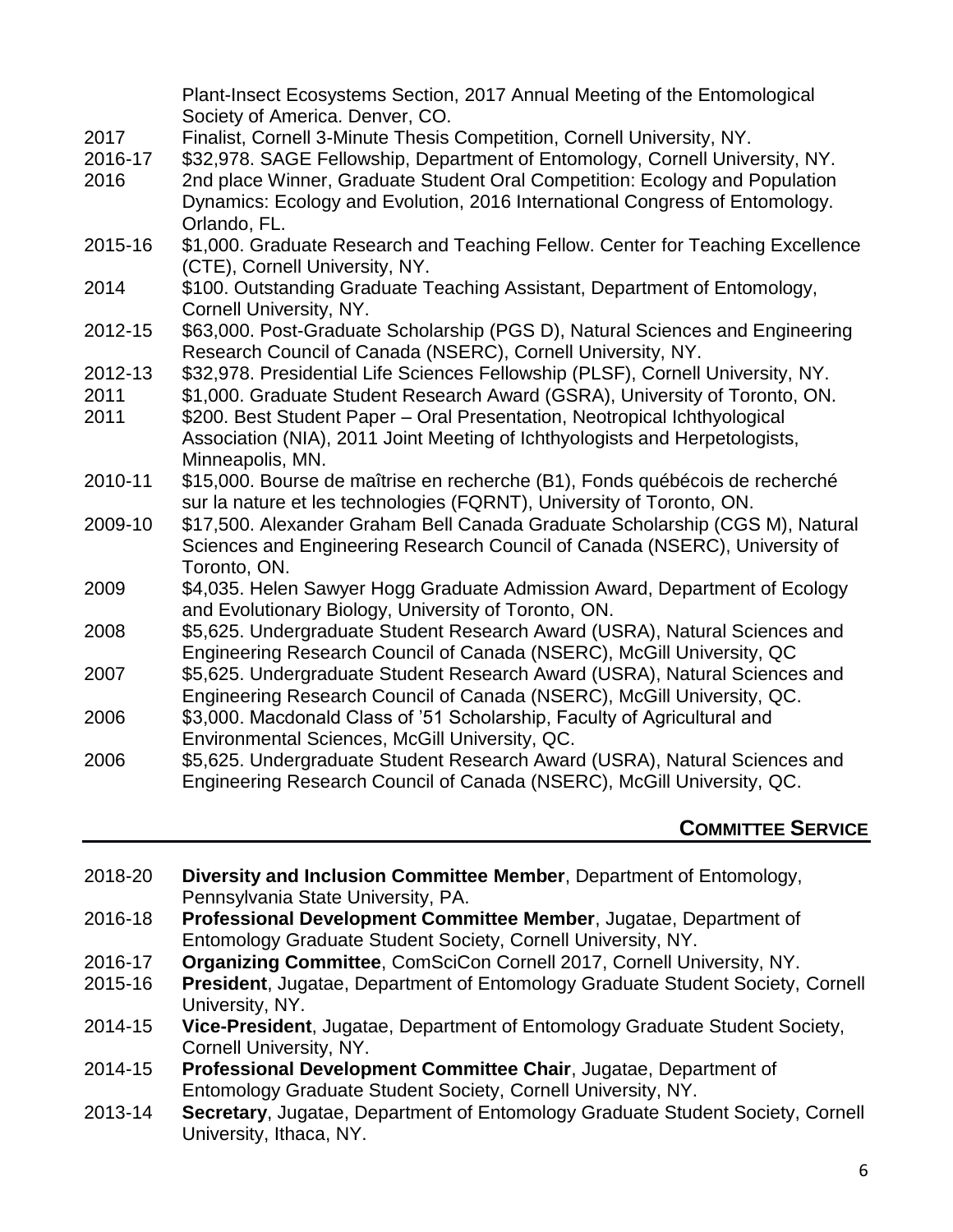- 2011 **Moderator**, Ontario Ecology, Ethology, and Evolution Colloquium (OE3C), University of Toronto, ON.
- 2011 **Advertising Committee**, Ontario Ecology, Ethology, and Evolution Colloquium (OE3C), University of Toronto, ON.

#### **OUTREACH**

- 2019 **Presenter**, *Fair-weather Frenemies: the complex relationship between bees and plants*, Science Café, Webster's Café & The Office of Postdoctoral Affairs, Pennsylvania State University, PA. 2018 **Presenter**, Great Insect Fair, Pennsylvania State University, PA.
- 2018 **"Levy Preserve Night Walk"**, Leon Levy Native Plant Preserve, Eleuthera, The Bahamas.
- 2017 **Presenter**, Empire Farm Days, Cornell Cooperative Extension, NY.
- 2013-17 **"Wild World of Insects" Presenter**, Naturalist Outreach Program (Multiple Venues), Cornell University, NY.
- 2012-17 **Presenter**, Insectapalooza, Cornell University, NY.
- 2013-16 **"BugZoo" Coordinator**, Expanding Your Horizons, Cornell University, NY.
- 2014-15 **"Pollination Walk" Presenter**, 4H Career Explorations, Cornell University, NY.
- 2013-14 **Presenter**, Cornell Entomology, New York State Fair, Syracuse, NY.
- 2010-11 **"Let's Talk Science" Presenter**, University of Toronto, ON.
- 2007-08 **Tour Guide**, Lyman Entomological Museum (LEM), McGill University, QC.

### **POPULAR PRESS**

2020 The Bee Report Podcast. "Kristen Brochu: The noxious relationship between pumpkin pollen and bumble bees" 10.iv.2020 < [http://thebeereport.buzzsprout.com/819424/3308140-kristen-brochu-the-noxious](http://thebeereport.buzzsprout.com/819424/3308140-kristen-brochu-the-noxious-relationship-between-pumpkin-pollen-and-bumble-bees)[relationship-between-pumpkin-pollen-and-bumble-bees](http://thebeereport.buzzsprout.com/819424/3308140-kristen-brochu-the-noxious-relationship-between-pumpkin-pollen-and-bumble-bees) > 2020 Cornell Chronicle. "Bumblebees hate pumpkin pollen, which may help pumpkins" 9.iii.2020 < [https://news.cornell.edu/stories/2020/03/bumblebees-hate-pumpkin](https://news.cornell.edu/stories/2020/03/bumblebees-hate-pumpkin-pollen-which-may-help-pumpkins)[pollen-which-may-help-pumpkins](https://news.cornell.edu/stories/2020/03/bumblebees-hate-pumpkin-pollen-which-may-help-pumpkins) > 2015 periodiCALS, Vol 5 Issue 3: "Understanding What's Underfoot" <<http://fall2015.periodicals.cals.cornell.edu/features/understanding-whats-underfoot> > 2014 Entomology Today. "If You're Trying to Find Insects in the Forest, Look Up" 8.ii.2014 < [http://entomologytoday.org/2014/02/08/if-youre-trying-to-find-insects-in-the](http://entomologytoday.org/2014/02/08/if-youre-trying-to-find-insects-in-the-forest-look-up/)[forest-look-up/](http://entomologytoday.org/2014/02/08/if-youre-trying-to-find-insects-in-the-forest-look-up/) > 2014 Lyman Entomological Museum Blog. "Look up, way up: beetles and flies in the tree tops" 2.ii.2014 < [http://lymanmuseum.wordpress.com/2014/02/02/look-up-way-up](http://lymanmuseum.wordpress.com/2014/02/02/look-up-way-up-beetles-and-flies-in-the-tree-tops/)[beetles-and-flies-in-the-tree-tops/](http://lymanmuseum.wordpress.com/2014/02/02/look-up-way-up-beetles-and-flies-in-the-tree-tops/) > 2011 Lyman Entomological Museum Blog. "New species under our noses" 6.iv.2011 <<http://lymanmuseum.wordpress.com/2011/04/06/new-species-under-our-noses/> >

### **PROFESSIONAL DEVELOPMENT**

- 2020 *OL 2050: Essentials of Online Teaching for Graduate Students*, Penn State University, PA.
- 2019 *Analyzing UCE Phylogenomic Data*, Cornell University, NY.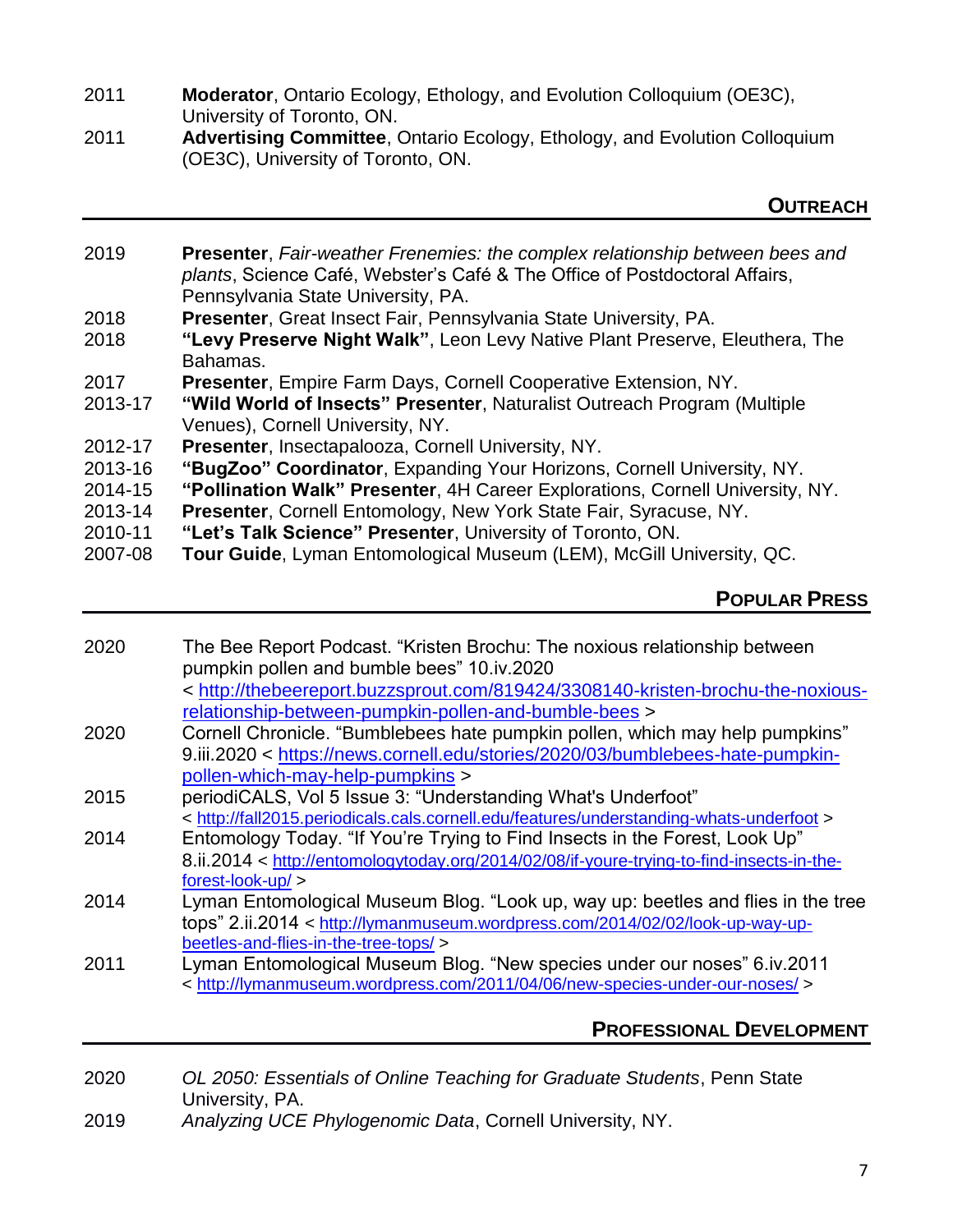- 2019 *Story Circles* (10 sessions), Narrative Training by Randy Olson.
- 2019 *Introduction to Python and Jupiter*, Penn State University, PA.
- 2018 *Geospatial Analysis*, Penn State University, PA.
- 2018 *Geospatial Exploration*, Penn State University, PA.
- 2018 *Dialictus Bee Identification Workshop*, Cornell University, NY.
- 2018 *Equity in STEM for All Genders*, Center for the Integration of Research, Teaching, and Learning (CIRTL) Online Course.
- 2018 *Finding Your Research Voice*, BEST Program Workshop, Cornell University, NY.
- 2017 *Creating an Engaging Classroom Certificate*, GET SET Workshop Series, Center for Teaching Excellence (CTE), Cornell University, NY.
- 2017 *EARS Advanced Training Certificate*, Empathy, Assistance, & Referral Service (EARS) Counsellor Training Program, Cornell University, NY
- 2016 *EARS Beginning Training Certificate*, Empathy, Assistance, & Referral Service (EARS) Counsellor Training Program, Cornell University, NY.
- 2016 *ComSciCon Cornell 2016*, Science Communication Conference, Cornell University, NY.
- 2016 *Building Mentoring Skills for an Academic Career Certificate*, Research Mentoring Certificate Program, Center for the Integration of Research, Teaching, and Learning (CU-CIRTL), Cornell University, NY.
- 2016 *Inclusive Teaching Institute*, Center for Teaching Excellence (CTE) and the Center for the Integration of Research, Teaching, and Learning (CU-CIRTL), Cornell University, NY.
- 2016 *Teaching Research Skills Certificate*, GET SET Workshop Series, Center for Teaching Excellence (CTE), Cornell University, NY.
- 2016 *Assessing Learning and Teaching Certificate*, GET SET Workshop Series, Center for Teaching Excellence (CTE), Cornell University, NY.
- 2016 *Developing a Professional Identity in Teaching Certificate*, GET SET Workshop Series, Center for Teaching Excellence (CTE), Cornell University, NY.
- 2015 *Understanding Undergraduate Learners Certificate*, GET SET Workshop Series, Center for Teaching Excellence (CTE), Cornell University, NY.
- 2015 *Course Design Certificate*, GET SET Workshop Series, Center for Teaching Excellence (CTE), Cornell University, NY.
- 2015 *Innovative Approaches to Pedagogy Certificate*, GET SET Workshop Series, Center for Teaching Excellence (CTE), Cornell University, NY.
- 2015 *Enhancing Teaching with Technology Certificate*, GET SET Workshop Series, Center for Teaching Excellence (CTE), Cornell University, NY.
- 2015 *Assessment Practices for the STEM Classroom Certificate*, PREPARE Workshop Series, Center for Teaching Excellence (CTE) and the Center for the Integration of Research, Teaching, and Learning (CU-CIRTL), Cornell University, NY.
- 2015 *Spring GET SET University-Wide Teaching Conference*, Center for Teaching Excellence (CTE), Cornell University, NY.
- 2015 *Gene Function Annotation Workshop*, BioHPC Lab, Cornell University, NY.
- 2014 *Perl for Biologists Workshop*, BioHPC Lab, Cornell University, NY.
- 2014 *RNA-Seq Data Analysis Workshop*, BioHPC Lab, Cornell University, NY.
- 2012 *The Bee Course*, Southwest Research Station, Portal, AZ.
- 2010 *GIS Workshop*, Saint-Louis University, St. Louis, MO.

# **PROFESSIONAL SOCIETY MEMBERSHIP**